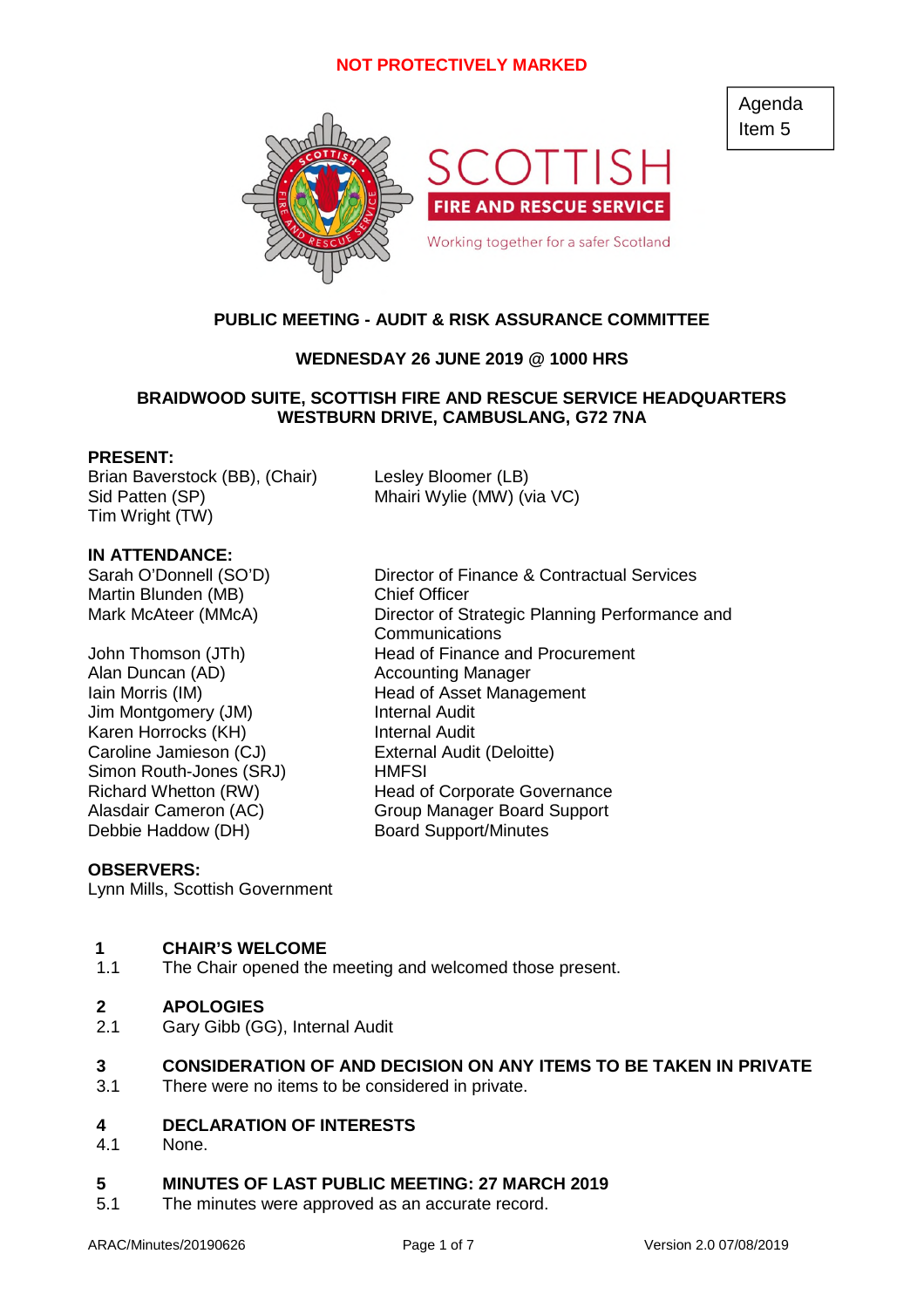#### 5.2 **Matters Arising**

5.2.1 Item 14.2.1 Forward Planning – It was noted that discussion regarding the inability to ensure the implementation of policies and procedures was still to be raised at the Integrated Governance Committee (IGC).

### 5.3 **The minutes of the public meeting held on 27 March 2019 were approved as a true record of the meeting.**

#### **6 ACTION LOG**

6.1 The Committee considered the action log: **Item 8.1.4 – External Audit – Planning Reporting for Year Ending 31 March 2018 (27/03/2019)** – Benchmarking against other authorities in terms of best value. Best value (specific) was added to narrative.

#### 6.2 **The Committee considered the action log and noted the updates**

#### **7 SFRS DRAFT ANNUAL GOVERNANCE STATEMENT 2018/19**

- 7.1 AC presented a report to the Committee advising of the Annual Governance Statement (AGS) for inclusion into the Annual Report and Accounts for year ending 31 March 2019. No significant issues were identified and areas of development would continue to be progressed to strengthen assurances.
- 7.2 The Committee commented on the full and comprehensive statement which was a credit to all those involved in its production.
- 7.3 The Committee discussed the potential risk relating to the ongoing terms and conditions negotiations and budgetary implications within the current financial year.
- 7.4 It was noted any feedback from the External Auditors would be provided to Committee Chair and Accountable Officer in due course.
- 7.5 **The Committee noted and endorsed the Annual Governance Statement 2018/19.**

### **8 COMMITTEE ANNUAL REPORT 2018/19 TO THE BOARD AND ACCOUNTABLE OFFICER OF SCOTTISH FIRE AND RESCUE SERVICE**

8.1 BB presented the Committee's Annual Report 2018/19 for approval prior to submitting to the Board for noting. The report provided a summary of the Committee's activities and the positive assurances in relation to Internal Audit, risk management, financial reporting and governance. No significant areas of concerns were noted.

### 8.2 **The Committee approved the Annual Report and recommended that this be submitted to the SFRS Board (August 2019) for noting.**

#### **9 ACTION TO WRITE OFF OUTSTANDING DEBT**

- 9.1 AD presented a report to the Committee seeking recommendation to write off debts raised since 1 April 2019. It was noted that this was the first request of this nature and details were provided on how the Service had actively pursued recovery of these debts.
- 9.2 The process for recovering outstanding debts from employees leaving the Service was detailed and it was noted that this has improved since the inception of the Service.
- 9.3 The need to balance the pursuit of outstanding debt against financial viability and the wellbeing of individuals was discussed.
- 9.4 Following the Committee's recommendation and Board's approval, the write off of outstanding debt would be submitted to the Scottish Government for processing.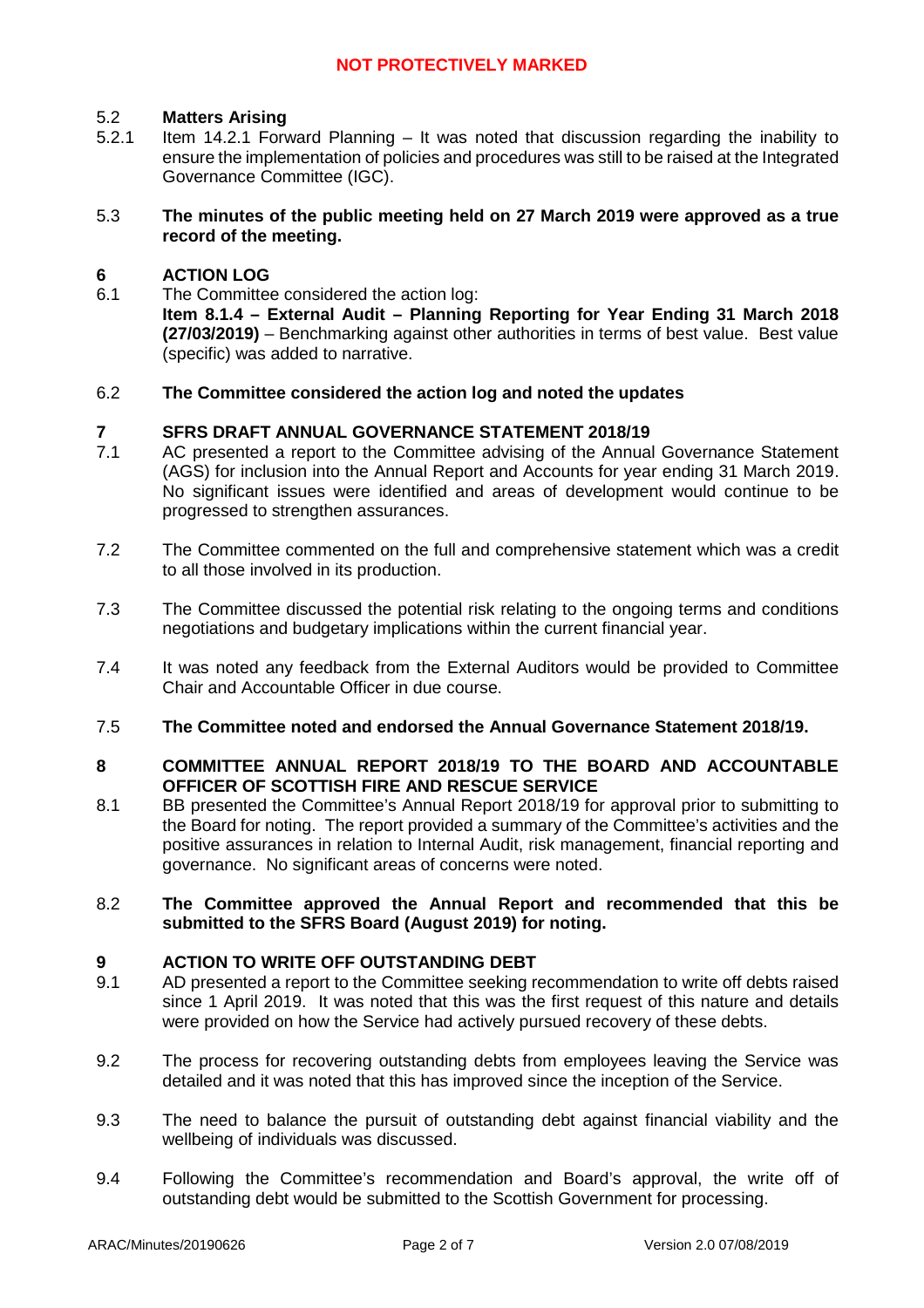9.5 It was agreed that an annual debt position report would be presented to the Committee in (March) to feed into the production of the Financial Statements.

## **ACTION: BST**

9.6 Clarification was provided on the debts accumulated from effecting entry to locked domestic premises (non-emergency incidents) and the improvement action in place to inform individuals of the costs involved.

### 9.7 **The Committee recommended the write off of outstanding debts to the Board for their approval.**

## **10 INTERNAL AUDIT**

#### **10.1 a) SFRS Internal Audit Annual Opinion and Report 2018/19**

- 10.1.1 JM presented the Draft Internal Audit Opinion and Report 2018/19 to the Committee for comment and noted the overall opinion of Reasonable Assurance. He highlighted the following:
	- Overall opinion of 'Reasonable Assurance' is a positive outcome given that SFRS is a 'relatively' new organisation and compares well against other public bodies.
	- Good progress with policy development and continued effort needed around the implementation/compliance with frameworks and policies/procedures.
	- Final audit (Brexit Preparations) was nearing completion and was reporting an emerging Substantial Assurance.
	- Good co-operation from the Service to accept and action recommendations.
	- Outcome of external quality assessments and performance reviews of Scottish Government's Internal Audit Directorate.
- 10.1.2 Discussions took place relating to the 3 separate Brexit Preparation audits undertaken by Internal Audit, External Audit and HMFSI. In light of this, in particular the review by HMFSI, JM undertook to review progress with the Internal Audit on this subject with a view to bringing this to a swift close. This example of duplication highlighted the need for greater dialogue in future between the agencies to minimise overlap of audit activity.

### **ACTION: JM**

### 10.1.3 **The Committee noted the report.**

#### 10.2 **b) SFRS Internal Audit Progress Report 2019/20**

- 10.2.1 JM informed the Committee that the 2019/20 plan was underway and there was a significant risk the plan would not be delivered by 31 March 2020 due to resource constraints. Internal Audit had worked with the Service to put resources in place to mitigate the risk and at the meeting JTh was able to confirm the contract internal auditor had been appointed. JM was able to confirm that with this resource in place for the remainder of the year he believed the 2019/20 plan would be delivered by March 2020.
- 10.2.2 In relation to the iTrent Centralised Controls review (Rec 4), the Committee were informed that confirmation was still outstanding from the North Service Delivery Area but it was anticipated that this would be received shortly.
- 10.2.3 In relation to the Corporate Responsibility Arrangements review (Rec 6b), the Committee were informed that the vacancies within Health and Safety were still to be filled and this recommendation would be progressed once resources were in place. It was noted that the Corporate Health and Safety Board was responsible for monitoring any action plans arising from significant events.
- 10.2.4 In relation to the Fuel Management Arrangements review (Rec 7), the Committee were informed that guidance was available and would be issued once fuel management reports were available (end of July 2019).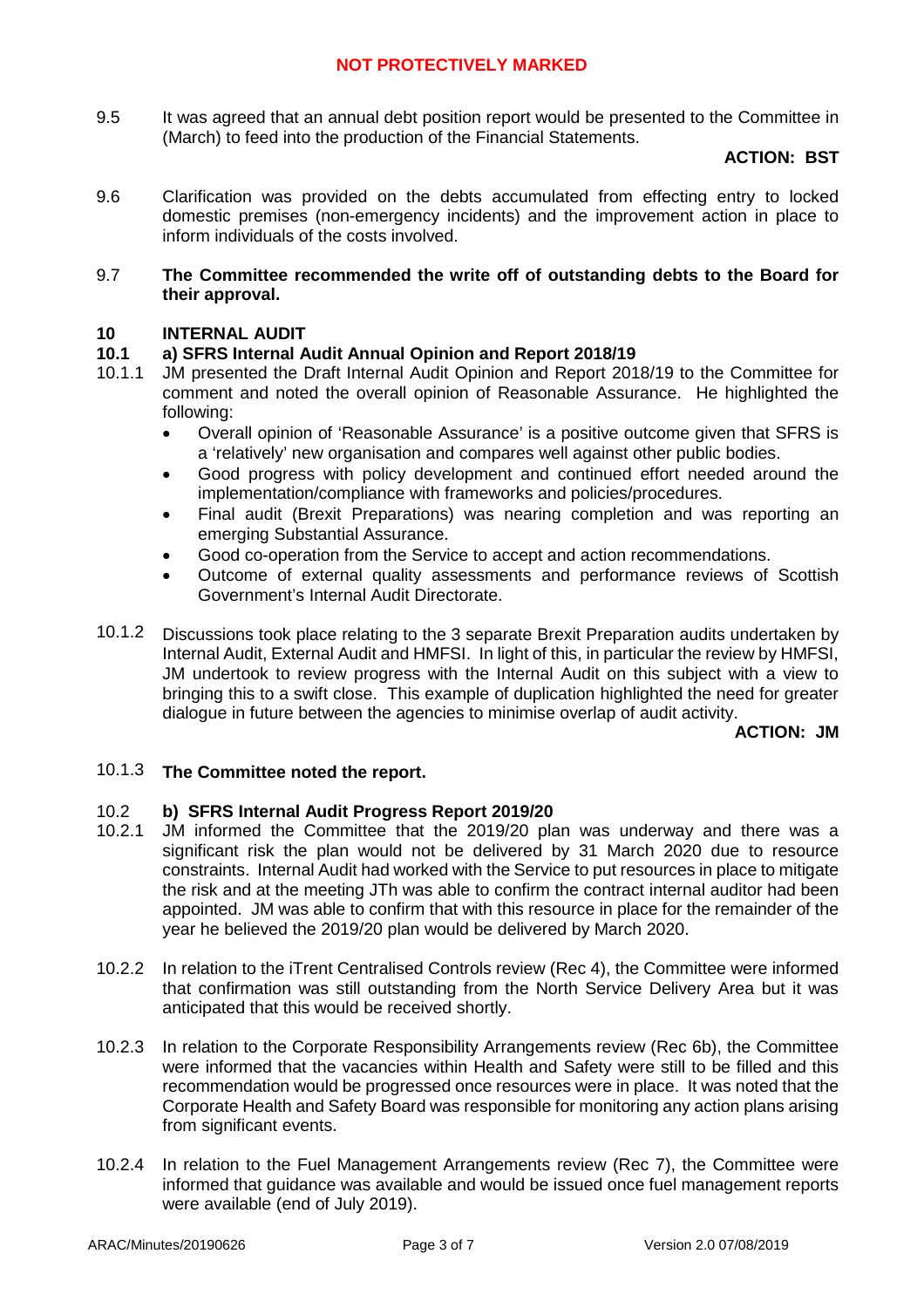- 10.2.5 In relation to the ICT Security of SFRS Systems review (Rec 3 & 4), the Committee commented that these recommendations were recorded as 100% despite some outstanding issues noted within the comments section. Following a brief discussion, this approach was accepted, however it was suggested that a clearer and concise narrative be used if an action had been completed but still required to be signed off (validated) by Internal Audit.
- 10.2.6 In relation to the Purchasing Card Arrangement review, JTh updated the Committee on the work undertaken including developing a privacy statement, good response to transactional queries from individuals and that the overall view was that there had been no fraudulent activity. Correspondence has been issued to all cardholders explaining the identified issues and remedial actions required. He noted that there were no significant issues to report. The Committee requested that a report be brought back when completed.

**ACTION: JTh**

## 10.2.7 **The Committee noted the progress report.**

#### **11 INTERNAL AUDIT REPORTS – PROJECT UPDATE**

#### 11.1 **a) Corporate Governance – External Engagement**

- 11.1.1 JM presented a Corporate Governance – External Engagement Audit Report to the Committee which contained 4 recommendations. MMcA noted that complaints/ compliments were reported to the Service Delivery Committee (SDC) on an annual basis and that the process would be revised to ensure that locally received/handled complaints were captured.
- 11.1.2 The Committee suggested that the reporting of complaints/compliments to the SDC be captured within the report. It was also noted that the SDC were due to review the complaints/compliments reporting at their workshop on 20 August 2019.
- 11.1.3 MMcA stated that the implementation plan for the Reform Collaboration Group's (RCG) strategy for partnership working had not yet been developed. In the meantime, all RCG agendas/papers are circulated to the Board for their information.
- 11.1.4 The Committee requested that all appropriate milestones are captured against the recommendations within the action plan.

### 11.1.5 **The Committee noted the report.**

#### **12 INTERNAL AUDIT TENDER SPECIFICATION UPDATE**

12.1 JTh updated the Committee that a draft tender specification had been developed and would be considered by the User Intelligence Group (1 July 2019) along with the proposed procurement timescale.

#### 12.2 **The Committee noted the verbal update.**

#### **13 EXTERNAL AUDIT**

#### 13.1 **a) 2019/20 Audit Plan Progress Report**

- 13.1.1 CJ provided a verbal update and highlighted the following:
	- Best value report has been delayed but would be brought to the Committee in due course.
	- No significant issues to report.
	- Impact of McLeod judgement on pension liability currently being discussed. A brief explanation of the risk relating to transition between pension schemes/pension protection was provided.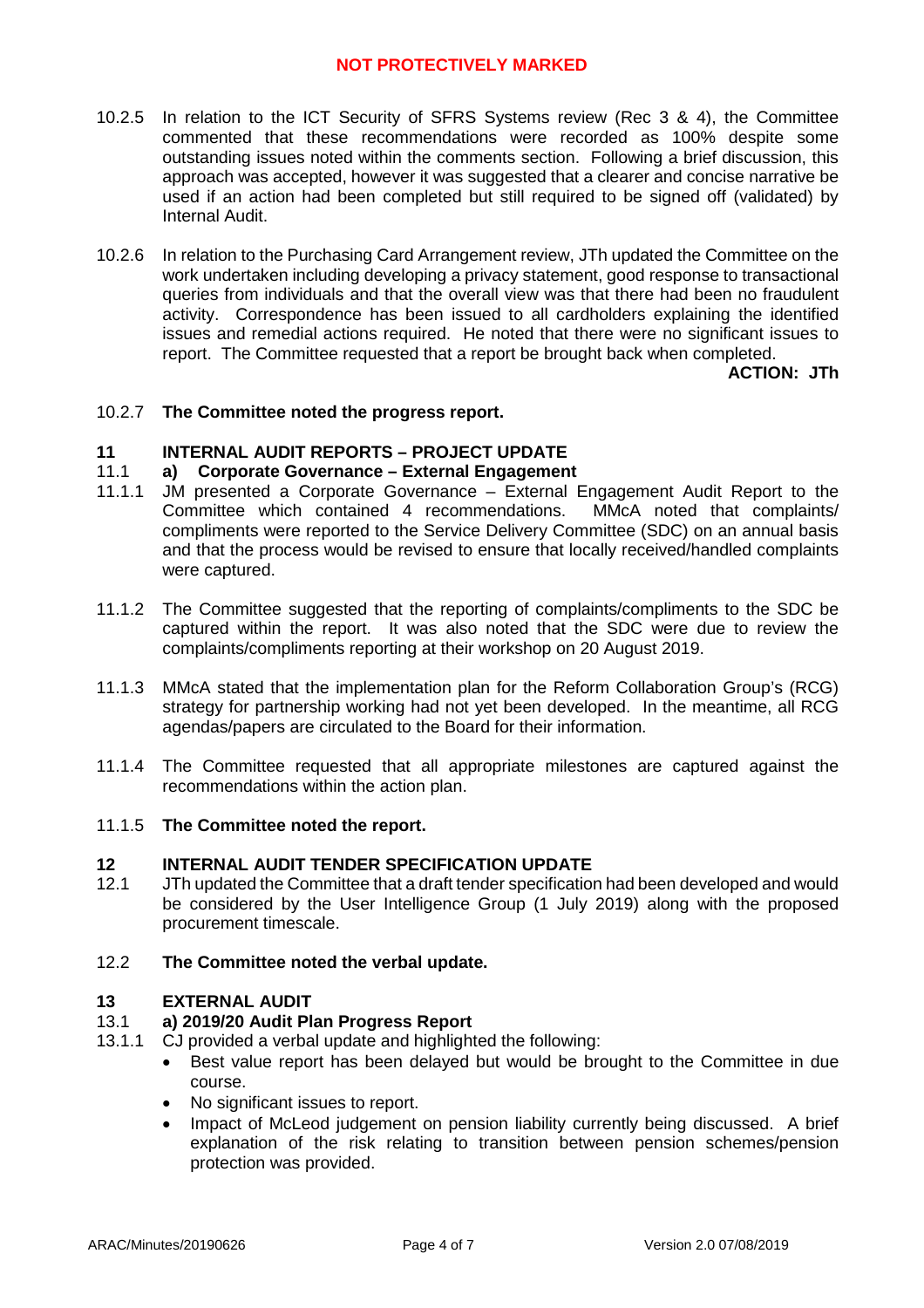13.1.2 SO'D stated that a report was taken to the Staff Governance Committee (13 June 2019) and that the liabilities will be met by Scottish Government's pension budget.

# 13.1.3 **The Committee noted the verbal report.**

#### **14 HMFSI ROUTINE ANNUAL REPORT**

- 14.1 SRJ presented his annual report to the Committee and the following key areas were noted:
	- During 2018/19, 2 Local Area Inspections (LAI) and 3 Thematic Reviews were carried out as well as ad hoc Scottish Government reviews.
	- Process for dealing with national recommendations.
	- Six monthly reviews carried out to review progress on recommendations.
	- LAI for North Lanarkshire was being finalised.
	- LAI for Dumfries & Galloway and City of Edinburgh were scheduled.
	- Update on the thematic reviews on RDS Training, Fleet Management, Operational Risk Information and Transportation of Nuclear Materials.
	- Update on additional fact finding inspection relating to "No Deal" Brexit.
	- Publication of refreshed HMFSI's Scrutiny Plan 2016-21.
	- Appointment of 2 new Assistant Inspectors.
	- Thanks extended to the Service for releasing secondees to work with the HMFSI.
- 14.2 The Committee were informed that all LAI action plans were co-ordinated through the Performance Improvement Forum (PIF) and reported through the Corporate Assurance Board and thereafter the national themes reported through the PIF, 6 monthly updates to the SDC.
- 14.3 JM indicated that due to the clear overlap between the scope of the Internal Audit audit and the HMFSI "No Deal" Brexit review and its positive findings, he would propose to provide a Management Letter to avoid unnecessary duplication of efforts. The Committee agreed that this was reasonable, which links back to item 10.1.2.
- 14.4 SRJ briefed the Committee on the process for identifying future thematic inspections with other external auditors and the Service.
- 14.5 **The Committee noted the report.**

### **15 PERFORMANCE IMPROVEMENT FORUM (PIF) UPDATE OUT-WITH PIF CYCLE - AUDIT SCOTLAND: THE SCOTTISH FIRE AND RESCUE SERVICE MAY 2019 ACTION PLAN**

- 15.1 MMCA presented the Committee with an update on the action plan for Audit Scotland: The Scottish Fire and Rescue Service (SFRS) May 2018 noting that 14 actions were complete (blue), 20 actions were on track (Green) and 2 actions were behind schedule (red). Updated position statements were provided in relation to the 2 actions behind schedule (red).
- 15.2 The Committee noted that the Asset Management Plan was encapsulated within the current Capital Plan (Rec 1c).
- 15.3 With reference to Rec 2.3, the development of Service Delivery Area Performance reports have been put on hold due to the introduction of the Service's new performance management system 'InPhase' and the development of a consistent corporate reporting format.
- 15.4 With reference to Rec 2.5, it was noted that 'InPhase' needs to be in place for 2020 and the training and development programmes need to be implemented by March 2020. Wording to be revised to reflect this.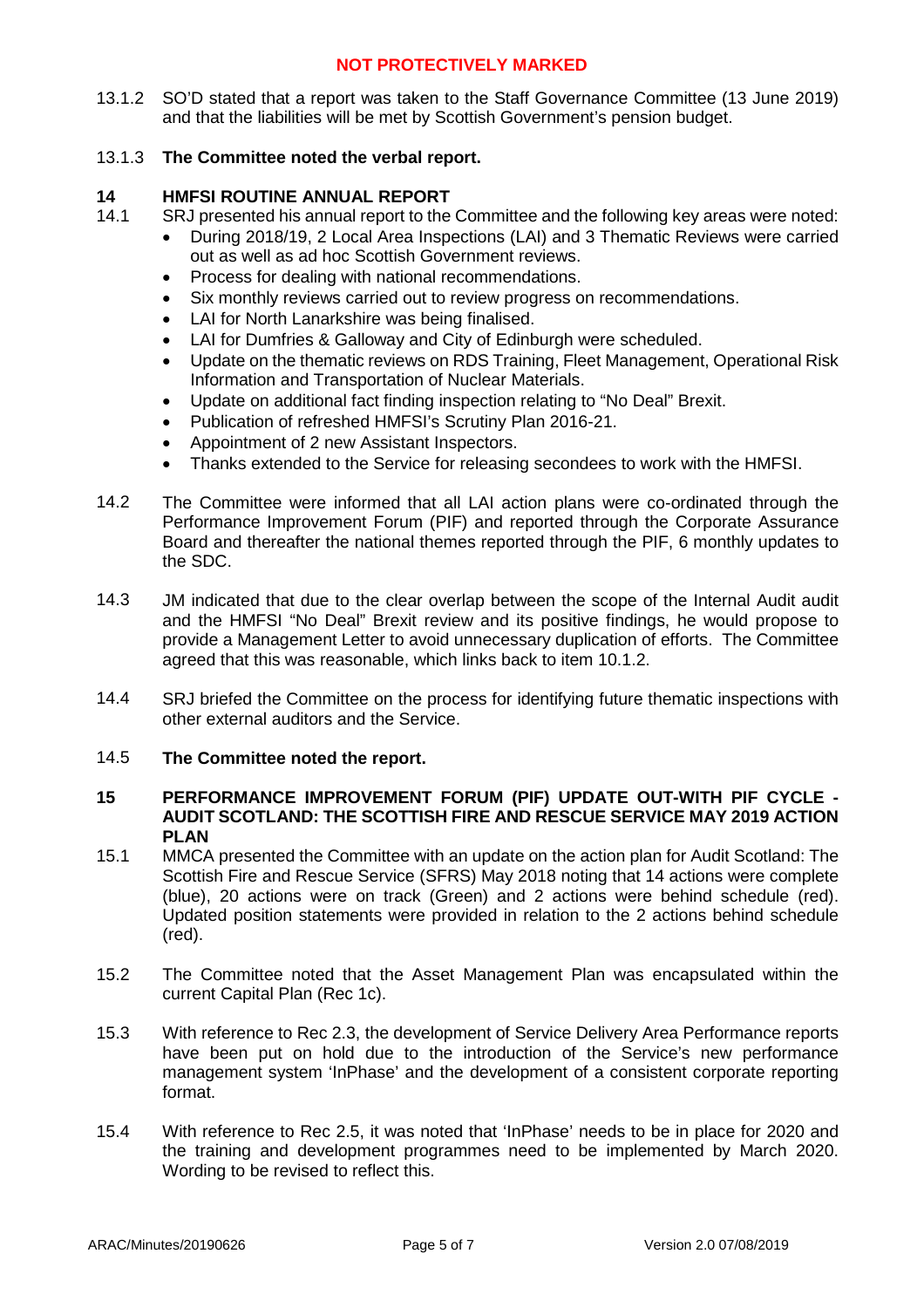15.5 It was agreed that a verbal update would be provided in October 2019.

**ACTION: MMcA**

15.6 **The Committee noted the report.**

#### **16. GIFTS, HOSPITALITY AND INTERESTS POLICY – QUARTERLY UPDATE**

16.1 SO'D presented the report to the Committee outlining the 2018/19 Quarter 4 update.

#### 16.2 **The Committee noted the report**

#### **17 INTERNAL CONTROLS UPDATE**

#### 17.1 **a) Strategic Risk Register**

- 17.1.1 SO'D presented the report on the Strategic Risk Register, as at June 2019 and highlighted that the changes were noted in section 3.2.3.
- 17.1.2 Clarification on the current mitigations, proposed mitigations and timescales was provided.
- 17.1.3 With reference to CR1.3, SO'D stated that the case conference review has been captured within the Annual Operating Plan action.
- 17.1.4 With reference to CR 2.6, SO'D stated that the outcomes of the comprehensive TED review would most likely result in changes being required to the existing action plan.
- 17.1.5 With reference to CR5.3, SO'D stated that this has been escalated within the Service with a report being developed for the SLT in relation to improvement plans. It was noted that the current overall percentage for completed improvement plans did not truly reflect the work ongoing within the Service. The Committee requested clarification on the number of plans in place and the completed status of the actions within each plan.

**ACTION: SO'D**

17.1.6 The Committee suggested that the timescales (key actions) should be visible on the risk register and noted that these were currently contained within the AOP. MB suggested that the Last Review Date column be replaced with the completion date. SO'D agreed to review and update as necessary.

## **ACTION: SO'D**

- 17.2 17.2.1 *Spotlight Risk Report – CR4.2 Failure to Maintain Sufficient Investment in Asset Base* IM gave an overview of the risk highlighting the following key areas:
	- Background on inherited assets, sale of 3 legacy premises, creation of new training centres, new fleet and equipment purchases, reduction of overall age of front line appliances.
	- Operating 50 shared sites with partners.
	- Funding gap for maintaining and supporting assets.
	- Transformation present opportunities (footprint) and challenges (additional assets) for the Service.
	- Risk management and governance model outlined.
	- Outcomes of Audit Scotland review.
	- HMFSI audit raised 32 recommendations.
	- Seven police investigations on vehicular accidents.
	- Engaged with Transport Scotland to secure funding for electric vehicles and charging infrastructure.
	- Assurances on legislative compliance were given.
	- Key standard station design work and layering of asset and fleet reviews.
- 17.2.2 The Committee were given assurance that there were no known issues with legislative compliance.